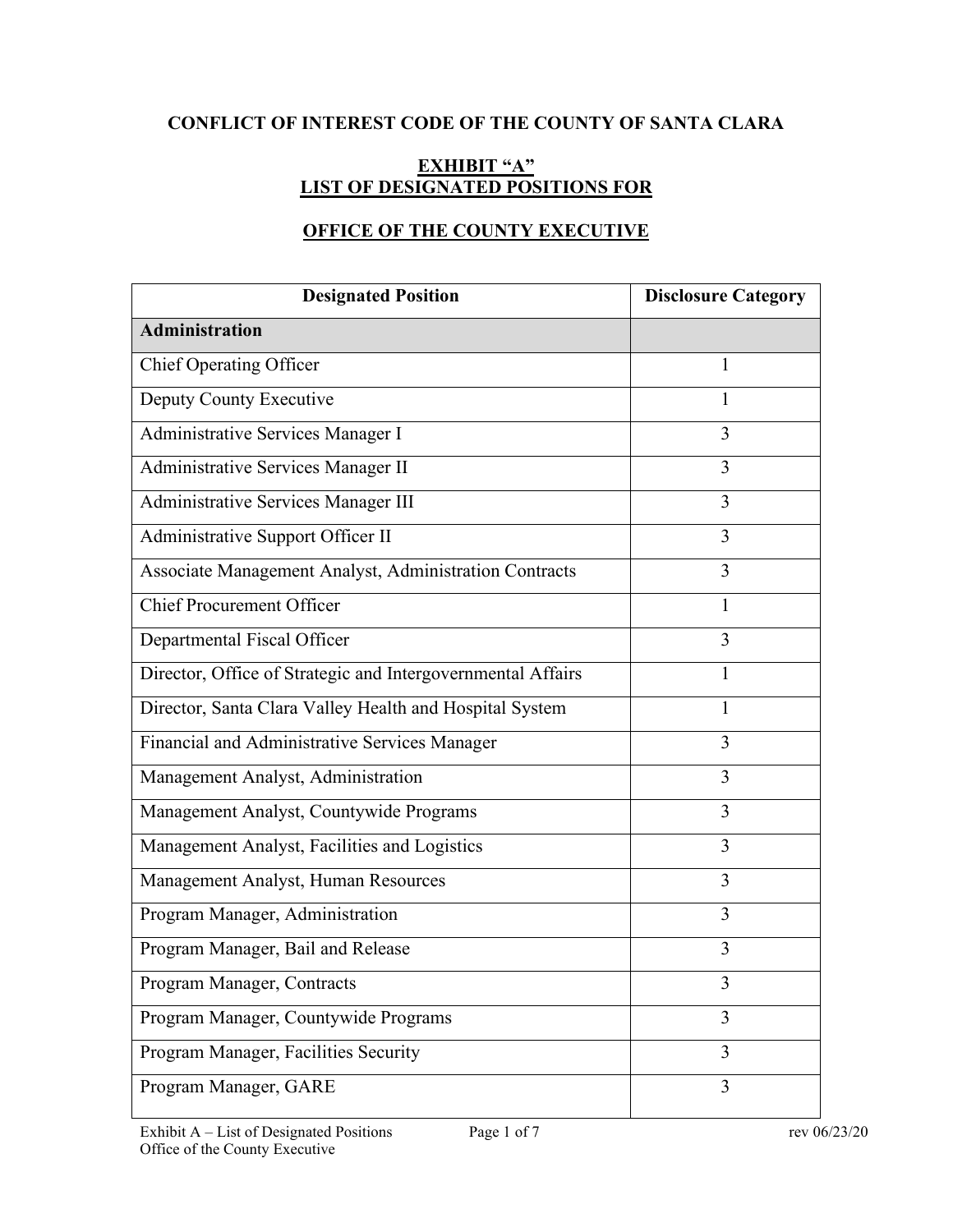| <b>Designated Position</b>                                    | <b>Disclosure Category</b> |
|---------------------------------------------------------------|----------------------------|
| Program Manager, Senior Administration                        | 1                          |
| Research and Evaluation Specialist, Administration            | 3                          |
| Senior Departmental Fiscal Officer                            | 3                          |
| Senior Management Analyst, Administration                     | 3                          |
| Senior Management Analyst, Countywide Programs                | 3                          |
| Senior Management Analyst, Human Resources                    | 3                          |
| <b>Asset and Economic Development</b>                         |                            |
| Asset and Economic Development Director                       | 1                          |
| <b>Asset Development Manager</b>                              | 1                          |
| <b>Chief Information Security Office</b>                      |                            |
| Associate Cyber Security Specialist                           | 3                          |
| <b>Associate IT Security Analyst</b>                          | 3                          |
| <b>Associate IT Security Engineer</b>                         | 3                          |
| Chief Information Security Officer                            | 1                          |
| <b>Cyber Security Specialist</b>                              | 3                          |
| IT Security Analyst                                           | 3                          |
| IT Security Architect                                         | 3                          |
| IT Security Engineer                                          | 3                          |
| Senior Cyber Security Specialist                              | 3                          |
| Senior IT Manager                                             | 3                          |
| Senior IT Security Analyst                                    | 3                          |
| Senior IT Security Engineer                                   | 3                          |
| Senior Management Analyst, CISO                               | 3                          |
| <b>Division of Equity and Social Justice</b>                  |                            |
| Program Manager, Equity and Social Justice                    | 3                          |
| Research and Evaluation Specialist, Equity and Justice        | 3                          |
| Senior Research and Evaluation Specialist, Equity and Justice | 3                          |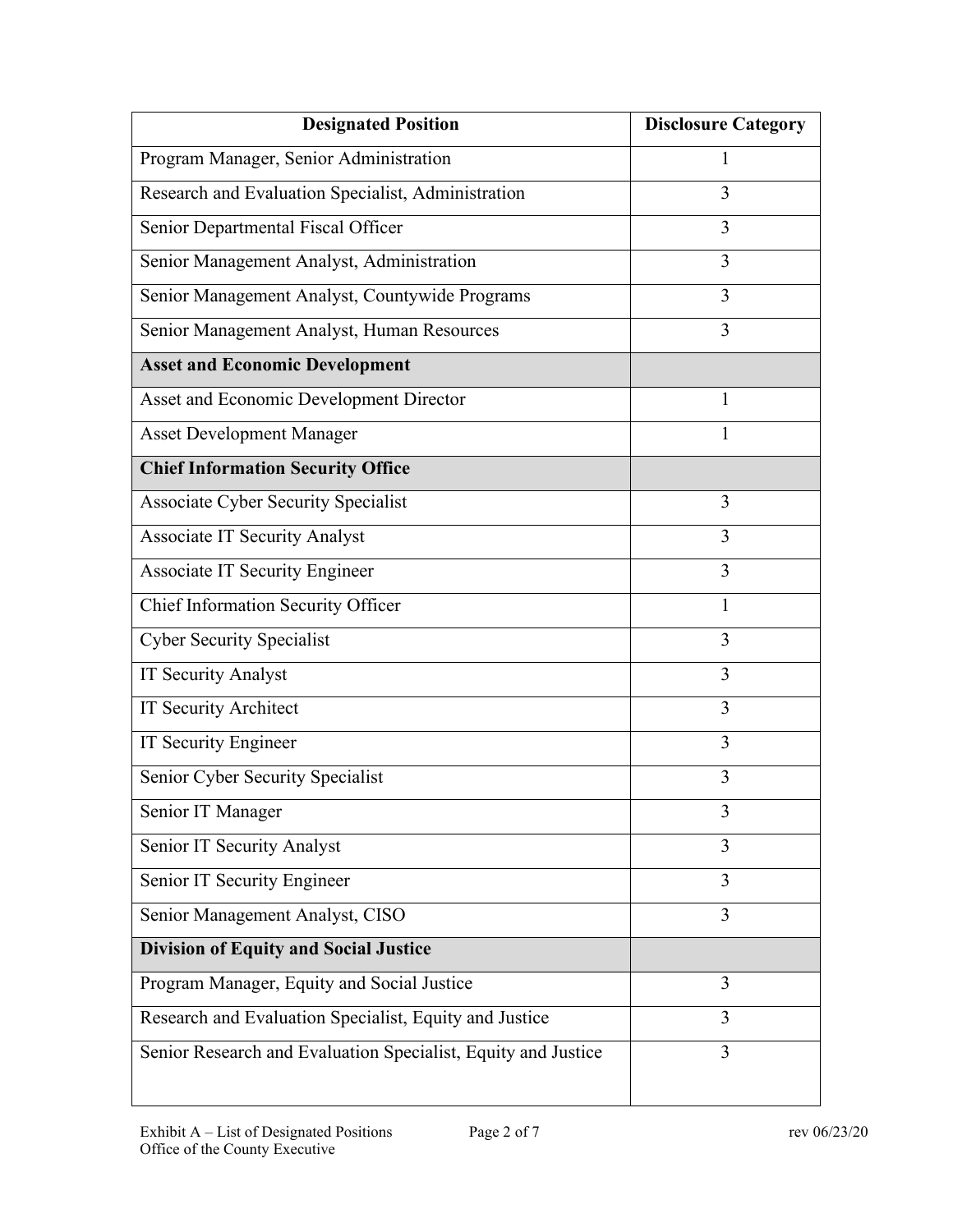| <b>Designated Position</b>                            | <b>Disclosure Category</b> |
|-------------------------------------------------------|----------------------------|
| <b>Employee Wellness</b>                              |                            |
| Associate Employee Wellness Coordinator               | 3                          |
| <b>Employee Wellness Coordinator</b>                  | 3                          |
| Health Care Program Manager II                        | 3                          |
| Senior Health Care Program Manager                    | 3                          |
| <b>Equal Opportunity</b>                              |                            |
| <b>Equal Opportunity Director</b>                     | 3                          |
| <b>Equal Opportunity Supervisor</b>                   | 3                          |
| Program Manager I, Equal Opportunity                  | 3                          |
| Program Manager II, Equal Opportunity                 | 3                          |
| <b>Jail Reforms</b>                                   |                            |
| Management Analyst, Jail Reforms                      | 3                          |
| Program Manager, Jail Reforms                         | 3                          |
| Senior Management Analyst, Jail Reforms               | 3                          |
| <b>Learning and Employee Development</b>              |                            |
| Director, Learning and Organizational Development     | 3                          |
| Management Analyst, Learning and Employee Development | 3                          |
| Manager, Training and Staff Development               | 3                          |
| Program Manager I, Learning and Employee Development  | 3                          |
| <b>Learning Organization</b>                          |                            |
| Management Analyst, Learning Organization             | 3                          |
| Program Manager, Learning Organization                | 3                          |
| Senior Management Analyst, Learning Organization      | 3                          |
| <b>Legislative Programs</b>                           |                            |
| Legislative Representative                            | 1                          |
| Management Analyst, Legislative Programs              | 1                          |
| Program Manager, Legislative Programs                 | 1                          |
| Senior Management Analyst, Legislative Programs       | 1                          |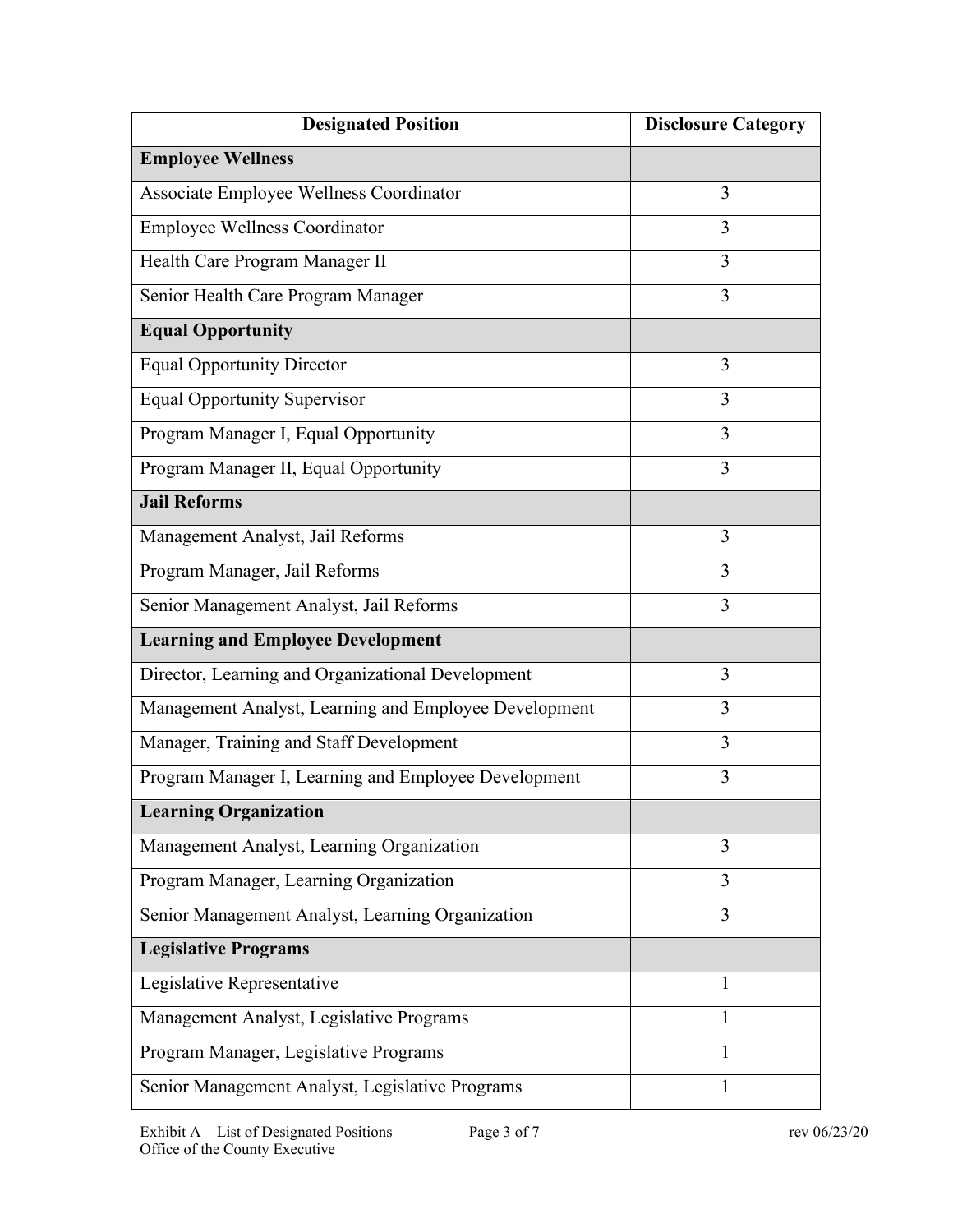| <b>Designated Position</b>                                        | <b>Disclosure Category</b> |
|-------------------------------------------------------------------|----------------------------|
| <b>Office of Budget and Analysis</b>                              |                            |
| <b>County Budget Director</b>                                     | 1                          |
| Budget & Financial Planning Manager                               | 1                          |
| Budget & Public Policy Analyst                                    | 3                          |
| Financial and Economic Analyst                                    | 3                          |
| Management Analyst, Office of Budget and Analysis                 | 3                          |
| Principal Budget & Public Policy Analyst                          | 3                          |
| Principal Financial and Economic Analyst                          | 3                          |
| Senior Management Analyst, Office of Budget and Analysis          | 3                          |
| <b>Office of Countywide Contracting Management</b>                |                            |
| <b>County Contracting Policy Analyst</b>                          | 3                          |
| Director, Office of Countywide Contracting                        | 1                          |
| Principal County Contracting Policy Analyst                       | 3                          |
| <b>Office of Cultural Competency</b>                              |                            |
| Associate Management Analyst, Cultural Competency                 | 3                          |
| Director, Office of Cultural Competency                           | 3                          |
| Management Analyst, Cultural Competency                           | 3                          |
| Program Manager II, Competency Framework                          | 3                          |
| Senior Management Analyst, Cultural Competency                    | 3                          |
| Senior Research and Evaluation Specialist, Cultural<br>Competency | 3                          |
| Office of Data Oversight, Management & Evaluation                 |                            |
| Management Analyst, Data Oversight                                | 3                          |
| Program Manager, Data Oversight                                   | 3                          |
| Senior Management Analyst, Data Oversight                         | 3                          |
| Senior Research and Evaluation Specialist, Data Oversight         | 3                          |
| <b>Office of Emergency Management</b>                             |                            |
| Associate Management Analyst, State Homeland Security Grant       | 5                          |
| Management Analyst, Emergency Mgmt Performance Grant              | 5                          |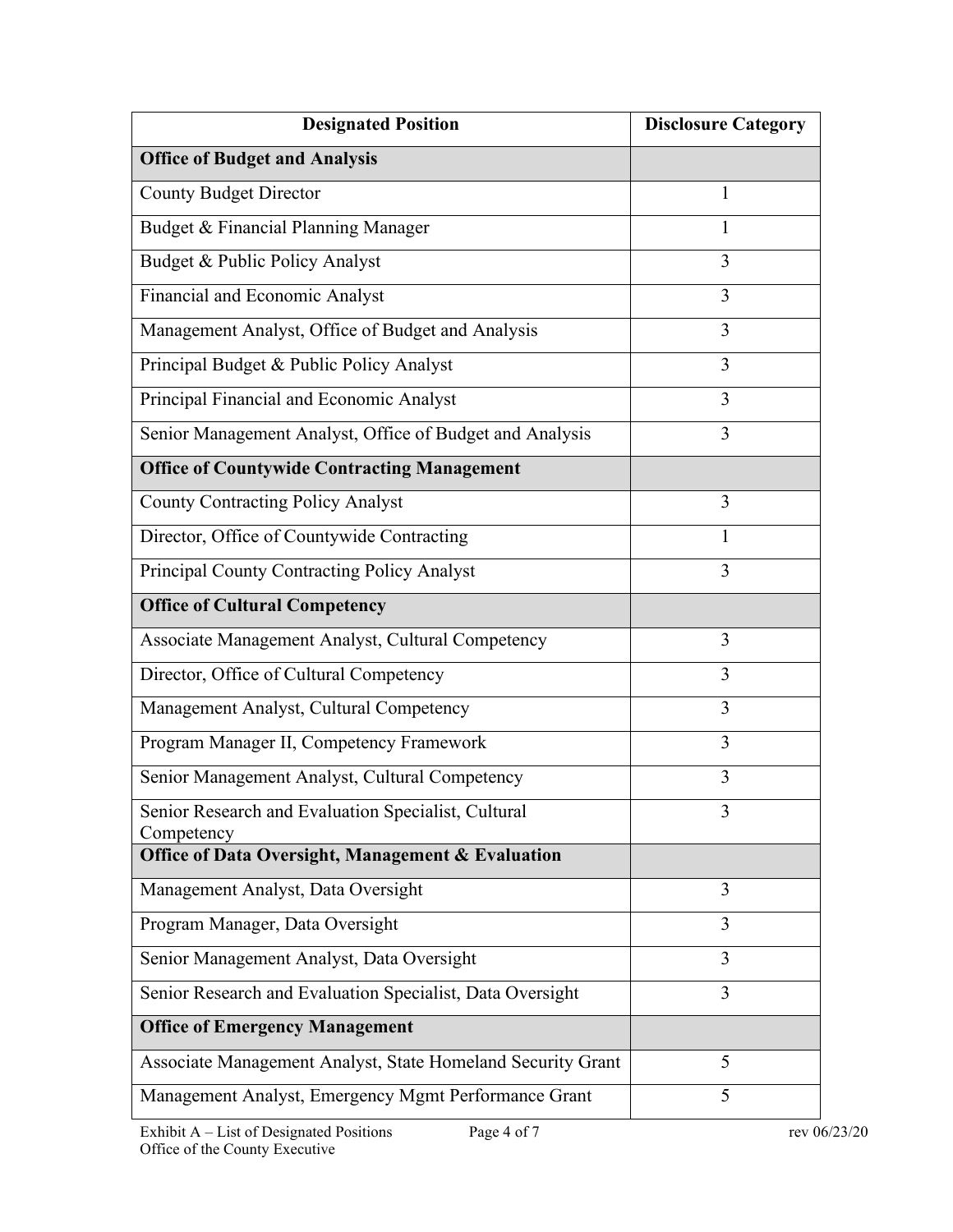| <b>Designated Position</b>                                  | <b>Disclosure Category</b> |
|-------------------------------------------------------------|----------------------------|
| Management Analyst, State Homeland Security Grant           | 5                          |
| Program Manager, OEM Admin                                  | 5                          |
| Senior Emergency Preparedness Planning Coordinator          | 5                          |
| Senior Management Analyst, Emergency Mgmt Performance       | 5                          |
| Grant<br><b>Office of Gender-Based Violence Prevention</b>  |                            |
| Associate Management Analyst, Gender-Based Violence         | 8                          |
| Prevention                                                  |                            |
| Management Analyst, Gender-Based Violence Prevention        | 8                          |
| Program Manager, Gender-Based Violence Prevention           | 8                          |
| <b>Office of Immigrant Relations</b>                        |                            |
| Associate Management Analyst, Office of Immigrant Relations | 6                          |
| Immigrant Services Coordinator                              | 6                          |
| Management Analyst, Office of Immigrant Relations           | 6                          |
| Manager, Office of Immigrant Relations and Integration Svcs | 6                          |
| Senior Management Analyst, Office of Immigrant Relations    | 6                          |
| <b>Office of Labor Standards Enforcement</b>                |                            |
| Labor Standards Investigator                                | 3                          |
| Program Manager, OLSE                                       | 3                          |
| <b>Office of LGBTQ Affairs</b>                              |                            |
| Associate Management Analyst, LGBTQ Affairs                 | 3                          |
| Management Analyst, LGBTQ Affairs                           | 3                          |
| Manager, Office of LGBTQ Affairs                            | 3                          |
| Program Manager I, Office of LGBTQ Affairs                  | 3                          |
| Senior Management Analyst, LGBTQ Affairs                    | 3                          |
| <b>Office of Mediation and Ombuds Services</b>              |                            |
| Associate Management Analyst, Human Relations Ombuds        | 6                          |
| <b>Associate Mediator</b>                                   | 6                          |
| Management Analyst, Human Relations Ombuds                  | 6                          |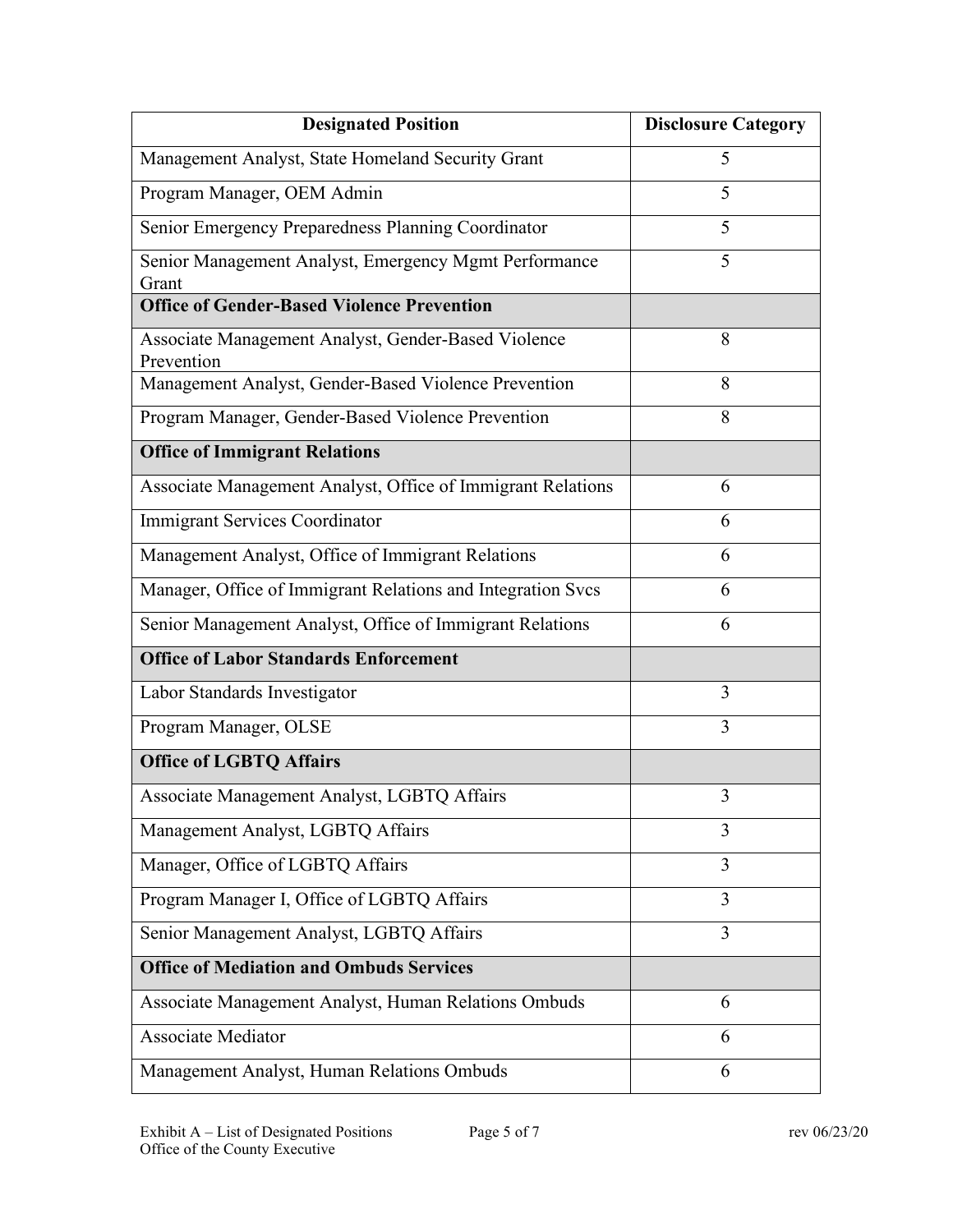| <b>Designated Position</b>                                        | <b>Disclosure Category</b> |
|-------------------------------------------------------------------|----------------------------|
| Manager, Office of Mediation and Ombuds Services                  | 6                          |
| Mediator                                                          | 6                          |
| Program Manager, Mediation and Ombuds                             | 6                          |
| Senior Mediator                                                   | 6                          |
| <b>Office of Public Affairs</b>                                   |                            |
| Assistant Director of Communication and Public Affairs            | 3                          |
| Director of Communication and Public Affairs                      | 3                          |
| Protocol Officer                                                  | 3                          |
| <b>Office of Reentry Services</b>                                 |                            |
| Director, Office of Reentry Services                              | 9                          |
| Management Analyst, Office of Reentry Services                    | 9                          |
| Program Manager, Reentry Center Coordinator                       | 9                          |
| Program Manager, Reentry Parolee Services Coordinator             | 9                          |
| Program Manager, Reentry Policy Coordinator                       | 9                          |
| Senior Management Analyst, Office of Reentry Services             | 9                          |
| Office of Sustainability & Integrated Pest Management             |                            |
| Director, Office of Sustainability                                | 1                          |
| Management Analyst, Integrated Pest Management                    | 4                          |
| Management Analyst, Office of Sustainability                      | 1                          |
| Manager, Integrated Pest Management                               |                            |
| Program Manager, Sustainability                                   | 1                          |
| Senior Management Analyst, Integrated Pest Management             | 4                          |
| Senior Management Analyst, Office of Sustainability               | 1                          |
| <b>Office of Women's Policy</b>                                   |                            |
| Associate Management Analyst, OWP                                 | 8                          |
| Associate Management Analyst, Women's Policy Human<br>Trafficking | 8                          |
| Management Analyst, OWP                                           | 8                          |
| Management Analyst, Women's Policy Human Trafficking              | 8                          |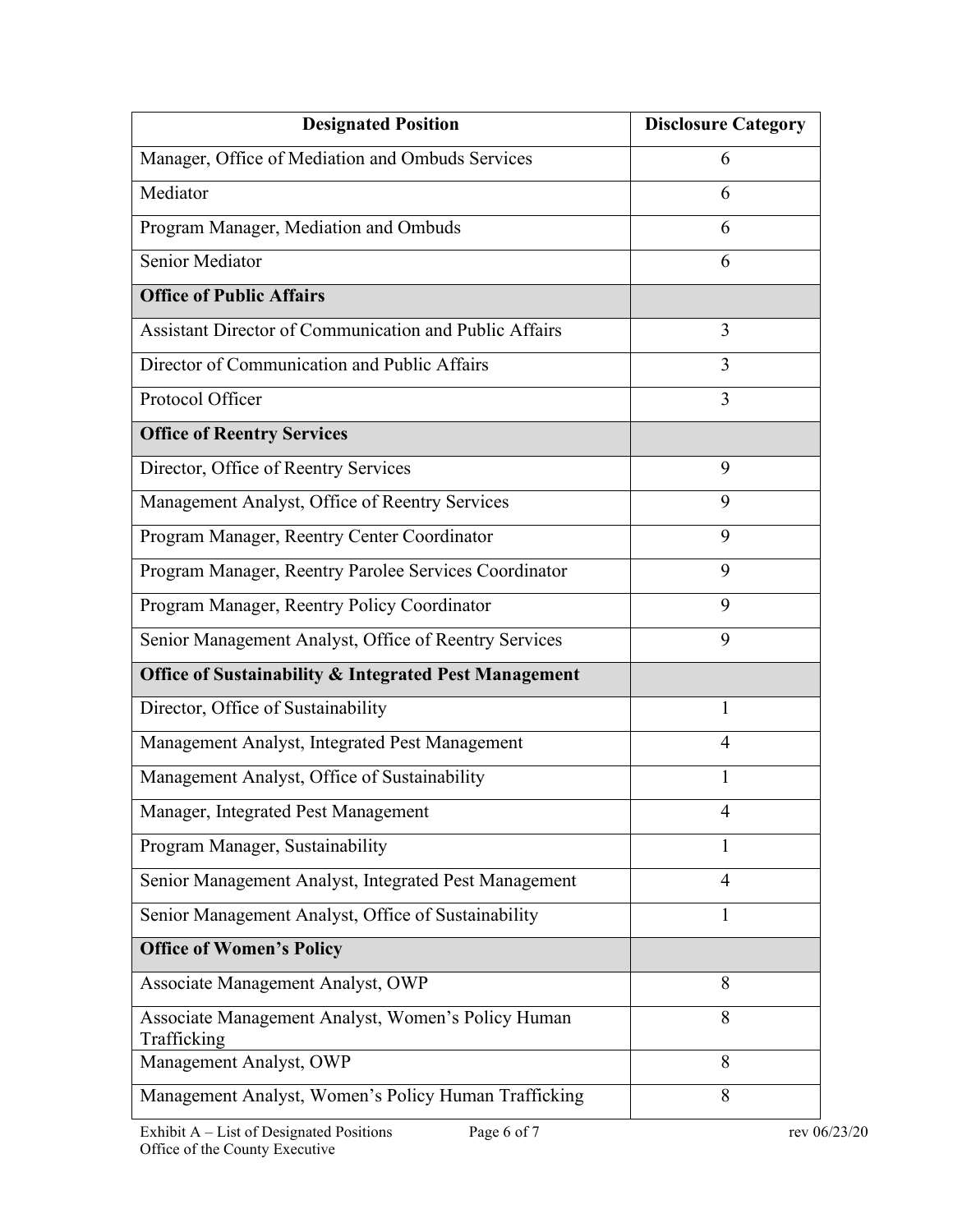| <b>Designated Position</b>                         | <b>Disclosure Category</b> |
|----------------------------------------------------|----------------------------|
| Manager, Office of Women's Advocacy                | 8                          |
| Program Manager, Women & Girls Leadership, OWP     | 8                          |
| Senior Management Analyst, OWP                     | 8                          |
| <b>Policies and Procedures</b>                     |                            |
| Management Analyst, Policies and Procedures        | 3                          |
| Senior Management Analyst, Policies and Procedures | 3                          |
| Privacy                                            |                            |
| Chief Privacy Officer                              | 3                          |
| Program Manager, Privacy                           | 3                          |
| Redevelopment                                      |                            |
| Program Manager, Redevelopment                     | 1                          |
| <b>Whistleblower Program</b>                       |                            |
| Whistleblower Investigator                         | 3                          |
| <b>Applicable to Entire Department</b>             |                            |
| Consultant                                         | 2                          |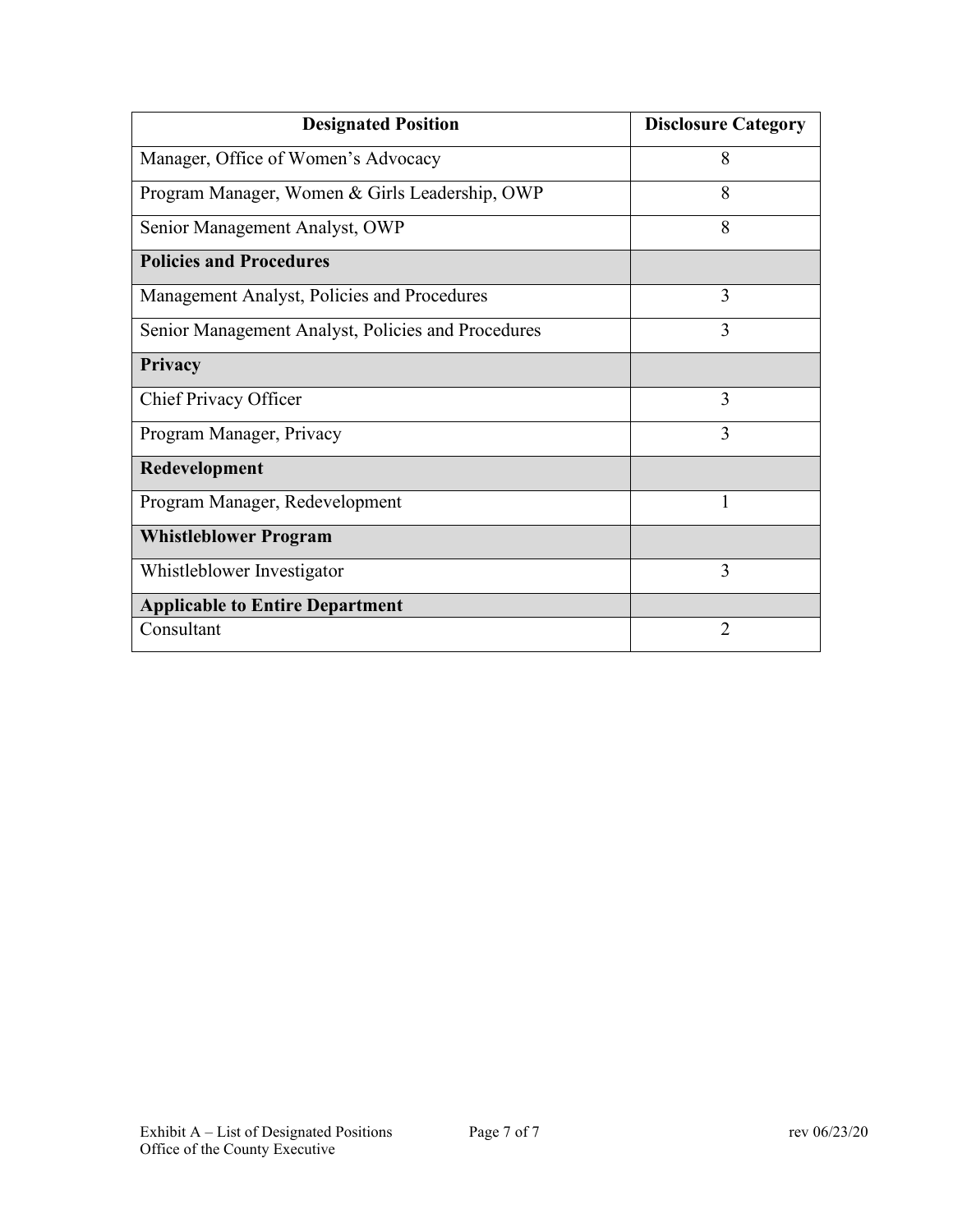#### **CONFLICT OF INTEREST CODE OF THE COUNTY OF SANTA CLARA**

### **EXHIBIT "B" DISCLOSURE CATEGORIES FOR**

### **OFFICE OF THE COUNTY EXECUTIVE**

Pursuant to the County of Santa Clara's Conflict of Interest Code, Disclosure Categories 1 and 2 shall read as follows for all Code Agencies.

**Disclosure Category 1**: Persons in this category shall disclose:

(1) all investments in, business positions in, and income (including gifts, loans and travel payments) from:

(a) all sources that provide, plan to provide, or have provided in the last two years, facilities, goods, software, hardware, or related technology, equipment, vehicles, machinery or services, including training or consulting services, to the County;

(b) all sources that are subject to the regulatory, monitoring, investigatory, enforcement, valuation, certification, permit or licensing authority of, or have an application for a license, permit or certificate pending before, the County;

(c) all sources that receive, are planning to apply to receive, or have received in the last two years, grants or other monies from or through the County; and sources that receive referrals to provide assessments and/or treatments that are required or recommended by the County; and

(2) all interests in real property in the County of Santa Clara located entirely or partly within the County, or within two miles of County boundaries, or of any land owned or used by the County.

**Disclosure Category 2**: Each Consultant shall disclose: (1) all investments in, business positions in, and income (including gifts, loans and travel payments) from: (a) all sources that provide, plan to provide, or have provided in the last two years, facilities, goods, software, hardware, or related technology, equipment, vehicles, machinery or services, including training or consulting services, to the County; (b) all sources that are subject to the regulatory, monitoring, investigatory, enforcement, valuation, certification, permit or licensing authority of, or have an application for a license, permit or certificate pending before, the County; (c) all sources that receive, are planning to apply to receive, or have received in the last two years, grants or other monies from or through the County; and sources that receive referrals to provide assessments and/or treatments that are required or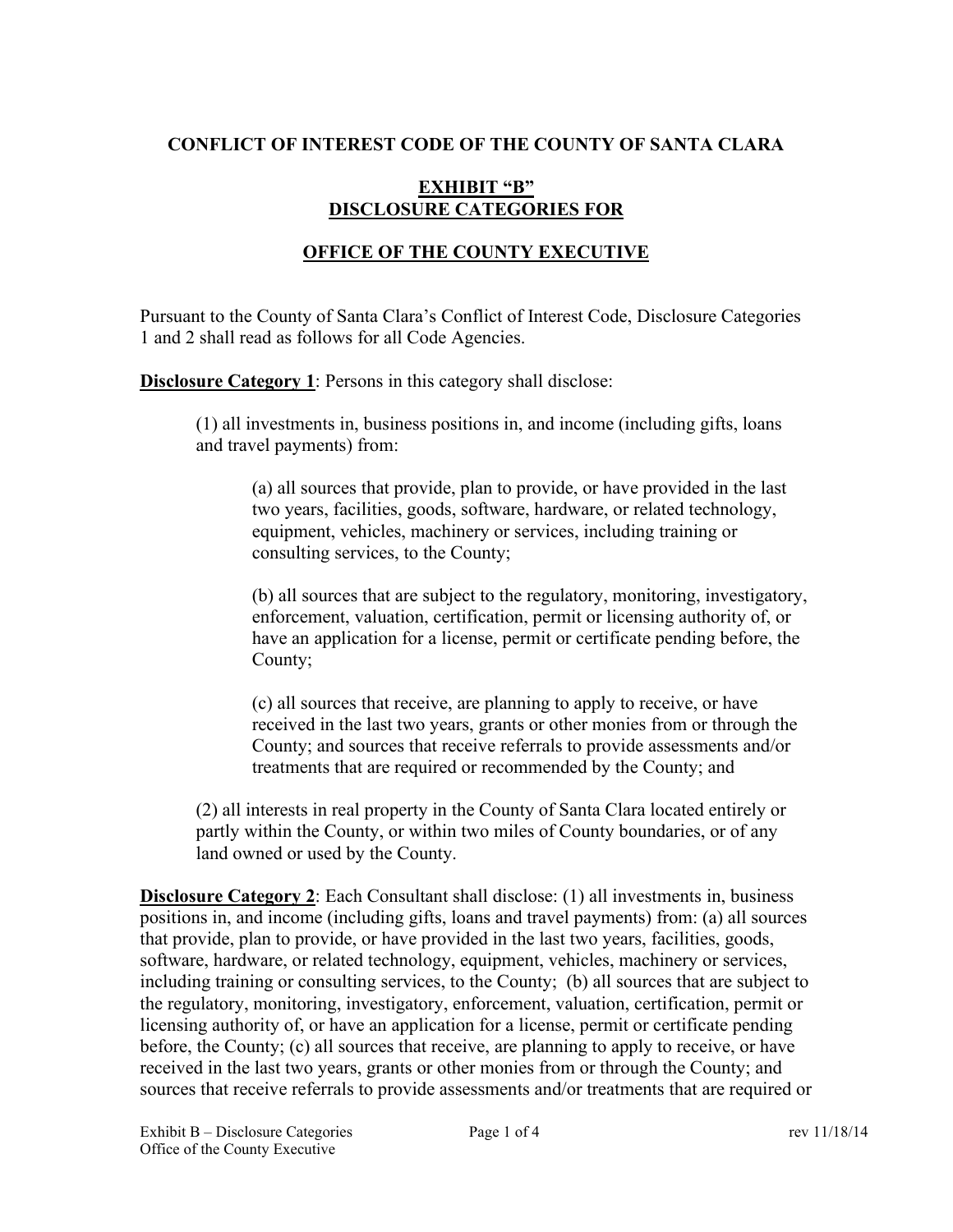recommended by the County; and (2) all interests in real property in the County of Santa Clara located entirely or partly within the County, or within two miles of County boundaries, or of any land owned or used by the County, subject to the following limitation: the Code Agency for which a consultant works may determine in writing, following approval by County Counsel as to form and legality, that the particular consultant is hired to perform a range of duties that is limited in scope and, thus, is not required to comply with the full disclosure requirements described above, but instead must comply with more tailored disclosure requirements specific to that consultant. Such a determination shall include a description of the consultant's duties and, based upon that description, a statement of the extent of disclosure requirements.

In addition to the above two categories, the Office of the County Executive shall have the following categories:

**Disclosure Category 3**: Persons in this category shall disclose all investments in, business positions in, and income (including gifts, loans and travel payments) from:

(1) all sources that provide, plan to provide, or have provided in the last two years, facilities, goods, software, hardware, or related technology, equipment, vehicles, machinery or services, including training or consulting services, to the County;

(2) all sources that are subject to the regulatory, monitoring, investigatory, enforcement, valuation, certification, permit or licensing authority of, or have an application for a license, permit or certificate pending before, the County; and

(3) all sources that receive, are planning to apply to receive, or have received in the last two years, grants or other monies from or through the County; and sources that receive referrals to provide assessments and/or treatments that are required or recommended by the County.

**Disclosure Category 4**: Persons in this category shall disclose all investments in, business positions in, and income (including gifts, loans and travel payments) from:

(1) all sources that provide facilities, goods, software, hardware, or related technology, equipment, vehicles, machinery or services, including training or consulting services, of the type utilized by the County to address integrated pest management; and

(2) all sources that receive, are planning to apply to receive, or have received in the last two years, grants or other monies from or through the County to address integrated pest management.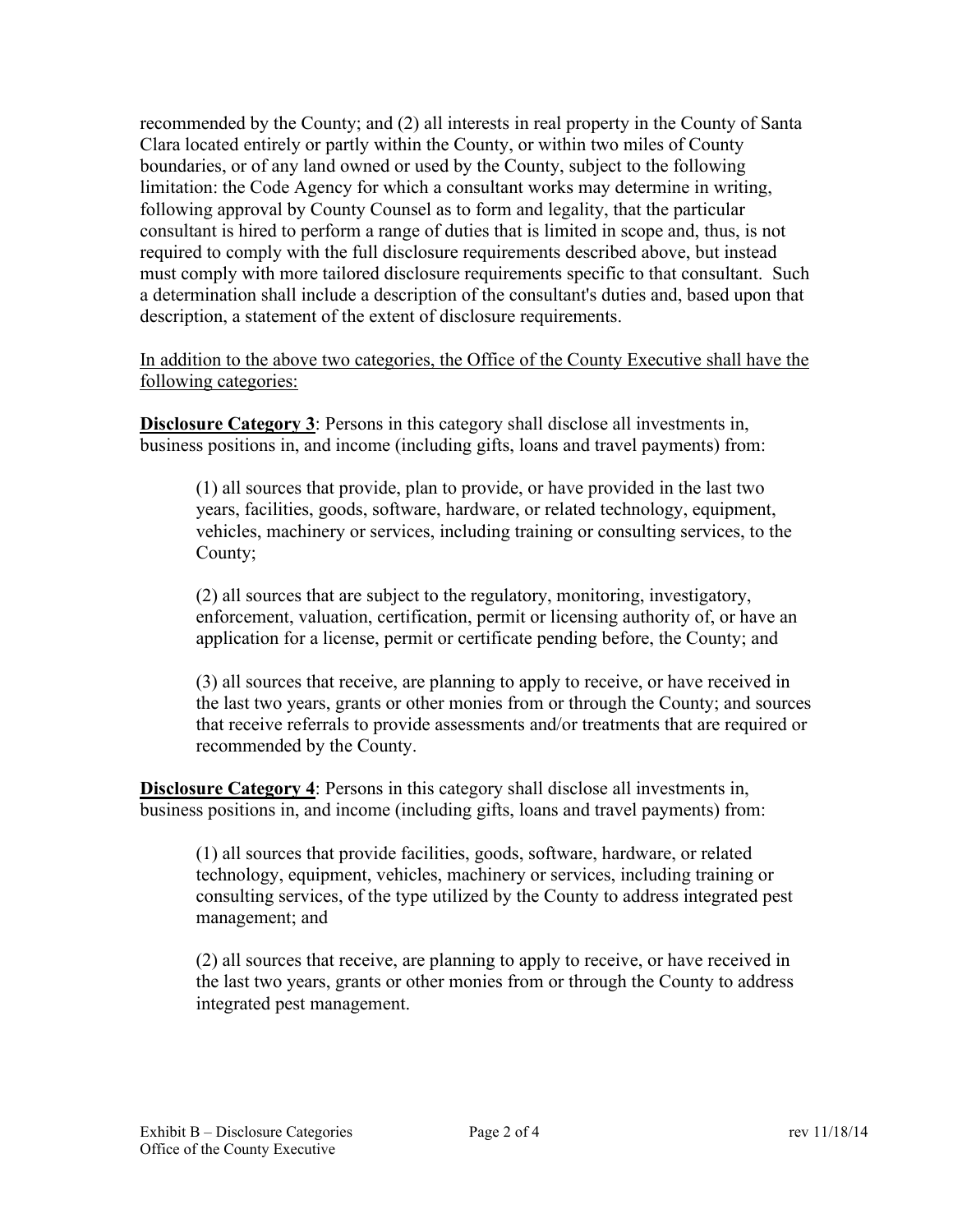**Disclosure Category 5**: Persons in this category shall disclose all investments in, business positions in, and income (including gifts, loans and travel payments) from:

(1) all sources that provide facilities, goods, software, hardware, or related technology, equipment, vehicles, machinery or services, including training or consulting services, of the type utilized by the County as part of its emergency preparedness and response efforts; and

(2) all sources that receive, are planning to apply to receive, or have received in the last two years, grants or other monies from or through the County related to emergency preparedness and response efforts.

**Disclosure Category 6**: Persons in this category shall disclose all investments in, business positions in, and income (including gifts, loans and travel payments) from:

(1) all sources that provide facilities, goods, software, hardware, or related technology, equipment, vehicles, machinery or services, including training or consulting services, of the type utilized by the County as part of its human relations community outreach, dispute resolution, child welfare ombuds services, and immigration/citizenship assistance; and

(2) all sources that receive, are planning to apply to receive, or have received in the last two years, grants or other monies from or through the County related to human relations issues, including but not limited to human relations community outreach, dispute resolution, child welfare ombuds services, immigration, and citizenship assistance.

**Disclosure Category 7**: Persons in this category shall disclose all investments in, business positions in, and income (including gifts, loans and travel payments) from:

(1) all sources that provide facilities, goods, software, hardware, or related technology, equipment, vehicles, machinery or services, including training or consulting services, of the type utilized by the County to address the needs of men and women who served in the Armed Forces of the United States of America, their dependents and survivors; and

(2) all sources that receive, are planning to apply to receive, or have received in the last two years, grants or other monies from or through the County to address the needs of men and women who served in the Armed Forces of the United States of America, their dependents and survivors.